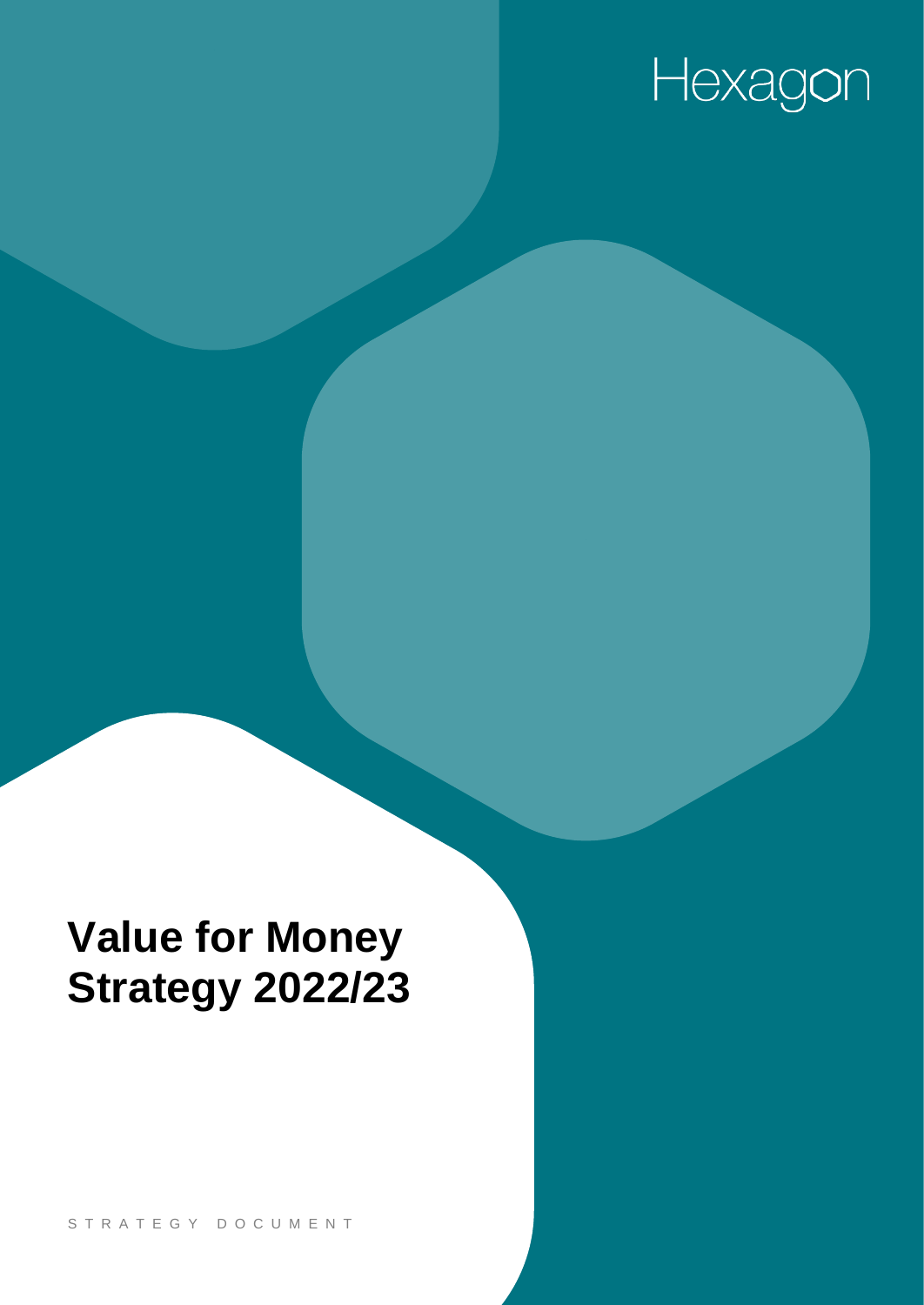### **Value for Money Strategy 2022/23**

#### 1. **What is Value for Money (VFM)?**

Hexagon's mission is to meet housing needs in South London through our commitment to residents, local communities and the environment. Value for money is doing the right things to deliver the mission, efficiently and at optimum cost, whilst not wasting resources on doing other things.

#### 2. **How does Hexagon seek to achieve and monitor VFM?**

Hexagon adopts a number of techniques to achieve VFM:

- Working to a corporate plan which sets out corporate objectives for 2020/21 through to 2022/23, including VFM themes, measures and targets
- Considering VFM in all key strategic decisions
- Only undertaking non-social housing activities within our Investment Policy
- Making comparisons on cost and quality with other Registered Providers (RPs) using the HouseMark benchmarking service to identify where we could improve (see Appendix A for 2020/21 results)
- Setting an annual VFM strategy which sets out proposed actions to improve VFM in the forthcoming financial year
- Setting an annual budget which reflects the corporate objectives and is in accordance with the VFM targets – then monitoring performance against this through regular management accounts
- Reporting performance against the targets in the published financial statements
- Reporting the outcome of the VFM strategy each year.

#### 3. **VFM Themes and Measures**

In November 2019, Hexagon's Board agreed a set of VFM themes to be incorporated in the 3-year corporate plan, together with a set of measures so that progress can be monitored and reported on. The following 2022/23 targets for each of the measures were agreed by the Board in March 2022.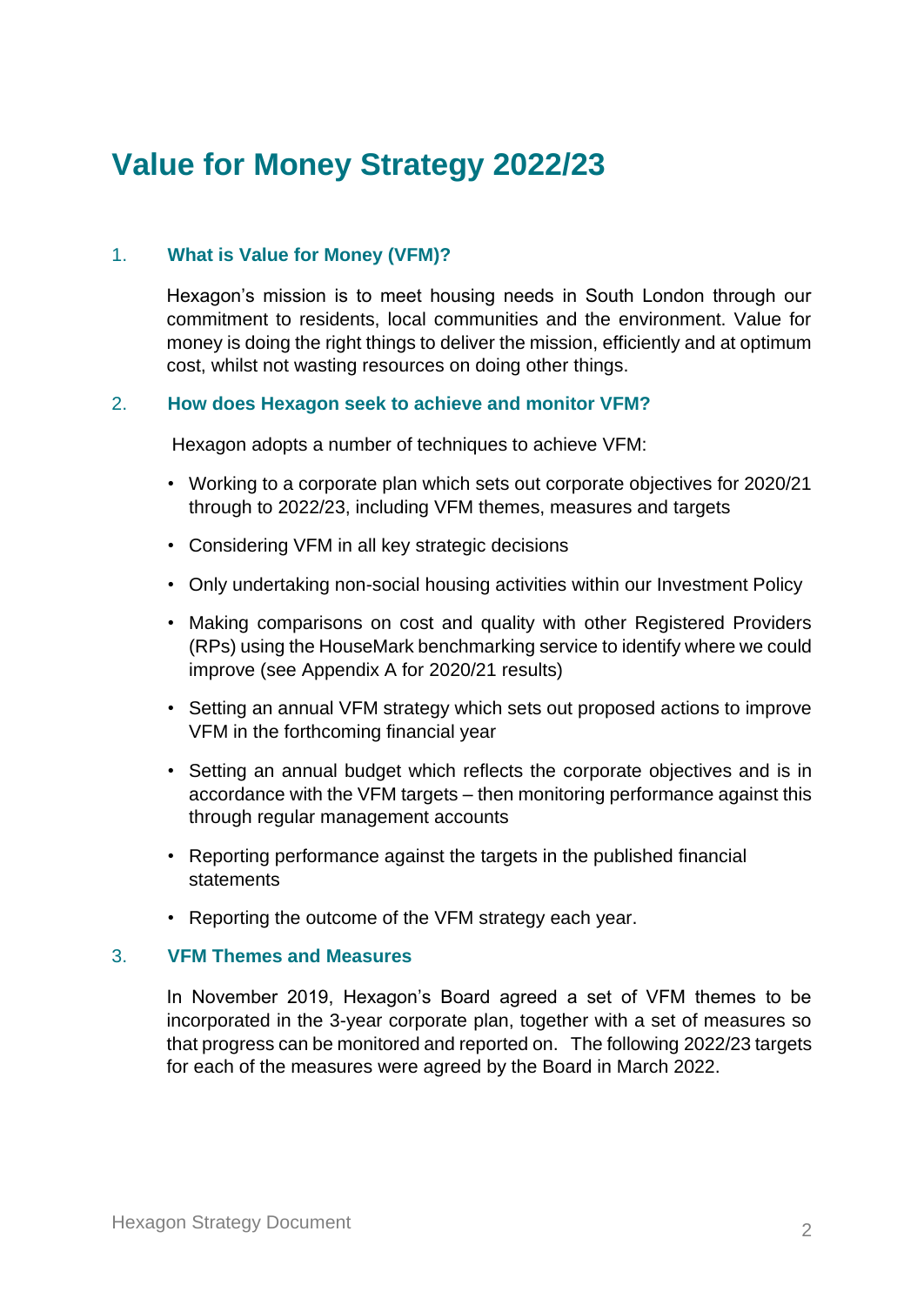

| <b>VFM Theme</b>                                                                        | Agreed measures                                                                                            | 22/23 target |
|-----------------------------------------------------------------------------------------|------------------------------------------------------------------------------------------------------------|--------------|
| Controlling operating costs<br>(including all major repairs)<br>per social housing unit | Operating cost per social housing<br>unit                                                                  | £7,128       |
|                                                                                         | Operating cost per social housing<br>unit, excluding exceptional items<br>such as FRA remedial works costs | £4,961       |
| Controlling growth of<br>interest costs per social<br>housing unit                      | Interest paid as a percentage of<br>average borrowings                                                     | 3.1%         |
| Making the best use of our<br>properties                                                | Void loss % on rented homes                                                                                | 0.9%         |
|                                                                                         | % of homes with positive net<br>present value                                                              | 100%         |
| Maximising development<br>(within our capacity)                                         | Affordable units developed as a<br>percentage of units owned                                               | 1.1%         |
|                                                                                         | Rolling average three-year surplus<br>on outright sales                                                    | £279k        |
| Improving resident<br>satisfaction                                                      | % satisfied with last repair (Will be<br>confirmed at May Board meeting)                                   | $85*1$       |
| Delivering social value                                                                 | Annual social value delivered per £<br>spent on employment initiatives                                     | £7           |
| Addressing climate<br>emergency                                                         | Average energy efficiency rating of<br>properties                                                          | $72*2$       |

\*1: *We are putting in place a new process for capturing resident satisfaction data. The target for this measure will be confirmed at the May 2022 Board meeting.*

\*2: *Our Sustainable Finance Framework has set a target for us to achieve an average SAP score of 72 across our stock.*

More detailed definitions of each of the measures is set out in the March 2022 report to the Board. Where possible, sector-wide definitions have been used, to allow comparison with other housing associations.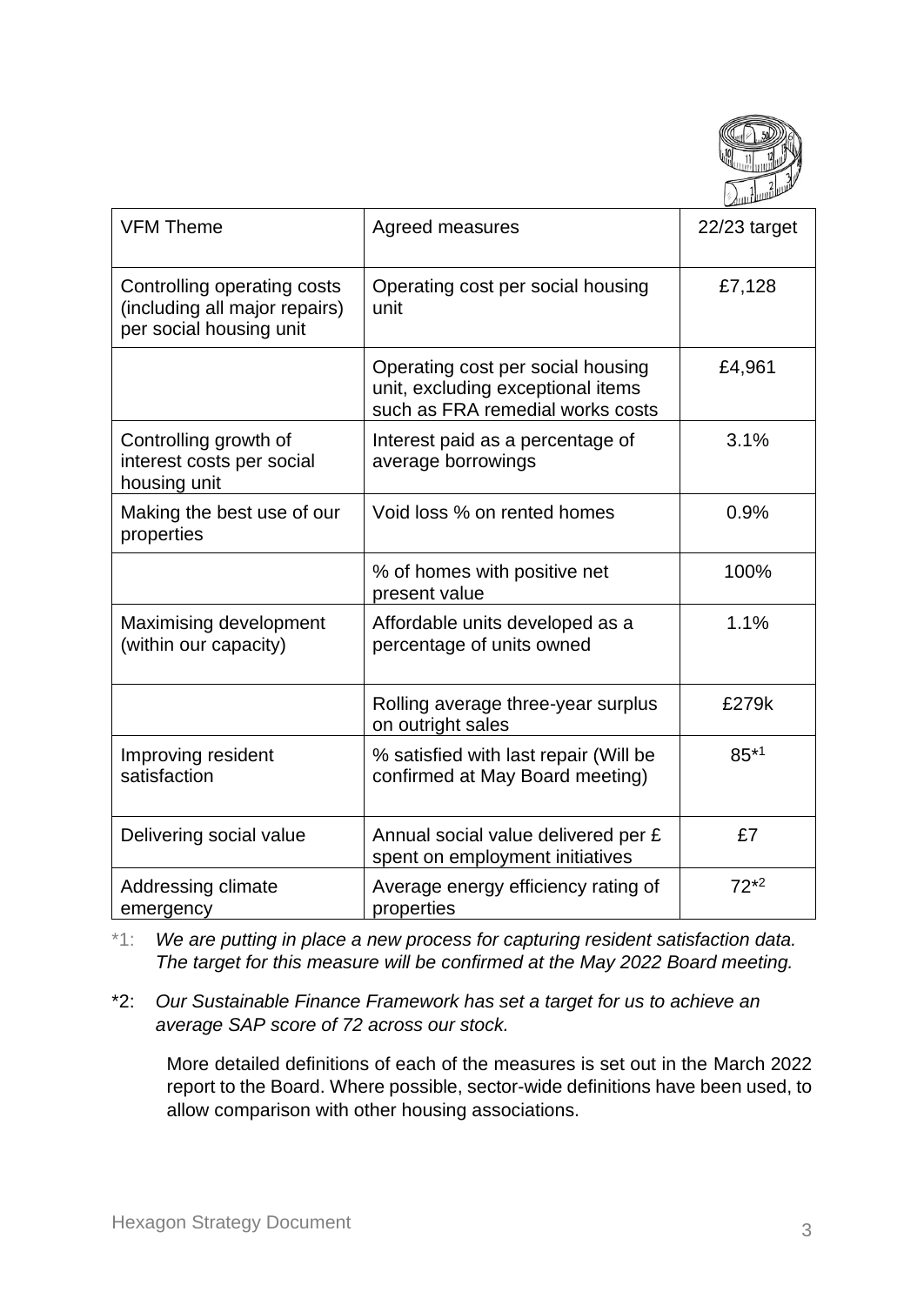#### 4. **Resident input**

The Resident Advisory Group have told us that, for them, the following areas were the most important (in order of priority): -

1. Safety of existing homes

Day to day responsive repairs

- 2. Recovering rent arrears
- 3. Resident Voice and activities and improving communication through our website
- 4. Communal cleaning

Component replacements (kitchens, bathrooms, …

- 5. Investment in better IT solutions
- 6. Communal repairs
- 7. Carrying out stock condition surveys to improve stock knowledge and data

More energy efficient heating for homes

Service charge cost transparency

8. Community Investment, employment and financial inclusion

Developing new homes

Grounds maintenance

- 9. Maximising income and efficiency: Letting our homes as quickly as possible
- 10.Communication: Producing resident newsletters
- 11.Net Zero Carbon: Addressing the climate emergency

The residents have indicated that the prioritisation of the above would help to improve resident satisfaction. We believe the draft budget facilitates the delivery of the above priorities. We have also incorporated the above priorities into our main projects for 2022/23.

#### **5. Main projects for 2022/23**

All of Hexagons departments have actions in their 2022/23 workplans to improve VFM, but the main 2022/23 VFM projects are set out below.

| Project                                                     | Led by                | Intended impact                                                                                                                                                      |
|-------------------------------------------------------------|-----------------------|----------------------------------------------------------------------------------------------------------------------------------------------------------------------|
| Deliver new repairs and<br>voids contract from July<br>2022 | Responsive<br>Repairs | Improve residents' satisfaction with<br>last repair by 10% at the end of Q4<br>when compared with Q1's<br>performance.<br>Reduce complaints about repairs by<br>10%. |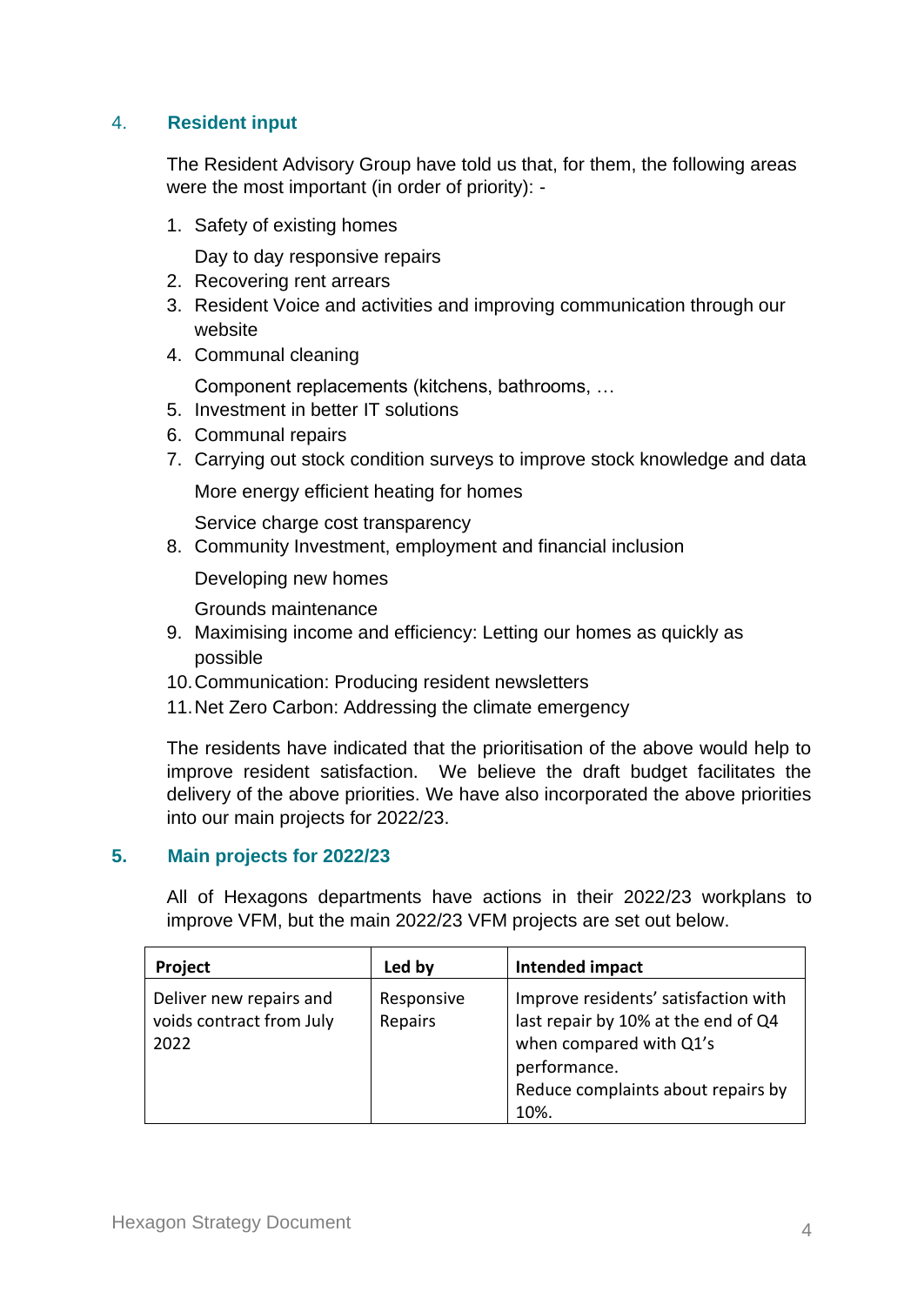| Project                                                                                      | Led by                                  | Intended impact                                                                                                                                           |
|----------------------------------------------------------------------------------------------|-----------------------------------------|-----------------------------------------------------------------------------------------------------------------------------------------------------------|
| Achieve the benefits of<br>refinancing                                                       | Finance                                 | Open up development capacity<br>within our business                                                                                                       |
|                                                                                              |                                         | Enable us to carry out our fire safety<br>related commitments                                                                                             |
|                                                                                              |                                         | Enable us achieve decarbonisation<br>by government set deadlines                                                                                          |
| New Social Value strategy<br>developed                                                       | <b>CIT</b>                              | Ensure we are extracting and<br>measuring the social value obtained<br>through our contractors                                                            |
| Review the use of Advice<br>Pro (casework software) to<br>ensure get full benefit from<br>it | <b>CIT</b>                              | Reduce the number of referrals<br>which do not lead to access to other<br>CI services                                                                     |
| Pro active arrears work by<br>CIT team                                                       | <b>CIT</b>                              | Reduction in arrears in cases where<br>interventions                                                                                                      |
| Money Makeover' financial<br>health checks                                                   | CIT                                     | Additional income and/or savings to<br>outgoings for residents with indirect<br>impact on rent arrears levels.                                            |
| Provide digital skills<br>support on a one to one<br>basis via Digital Champions             | <b>CIT</b>                              | 50% of those involved in the<br>programme have improved digital<br>skills after 6 months - improving<br>their ability to apply for benefits,<br>jobs etc. |
| Development Scheme costs                                                                     | Development<br>& New<br><b>Business</b> | Total scheme costs are less than<br>those approved for all schemes                                                                                        |
| Cross subsidising rental<br>homes by outright sale                                           | Development<br>& New<br><b>Business</b> | Rolling three years average of<br>>=£252K, will be more than this in<br>2022/23 due to delay on site where<br>contractor went into liquidation.           |
| New social value<br>requirements implemented<br>on 2 new contracts                           | Development<br>& New<br><b>Business</b> | Social value levy requirements met1,<br>based on % of contract sum - Either<br>through direct £ contribution OR<br>direct provision2.                     |
| Ensure value for money<br>office hygiene & supplies<br>contracts                             |                                         | Quotations received via<br>Procurement for Housing that aim to<br>ensure continued high level of<br>service but make some cost savings                    |

<sup>1</sup> CIT provides an annual social value report with KPIs based on HACT model

Hexagon Strategy Document 5 <sup>2</sup> Social value levy £ Targets not known until contracts placed for Old Kent Road and Blackwall Lane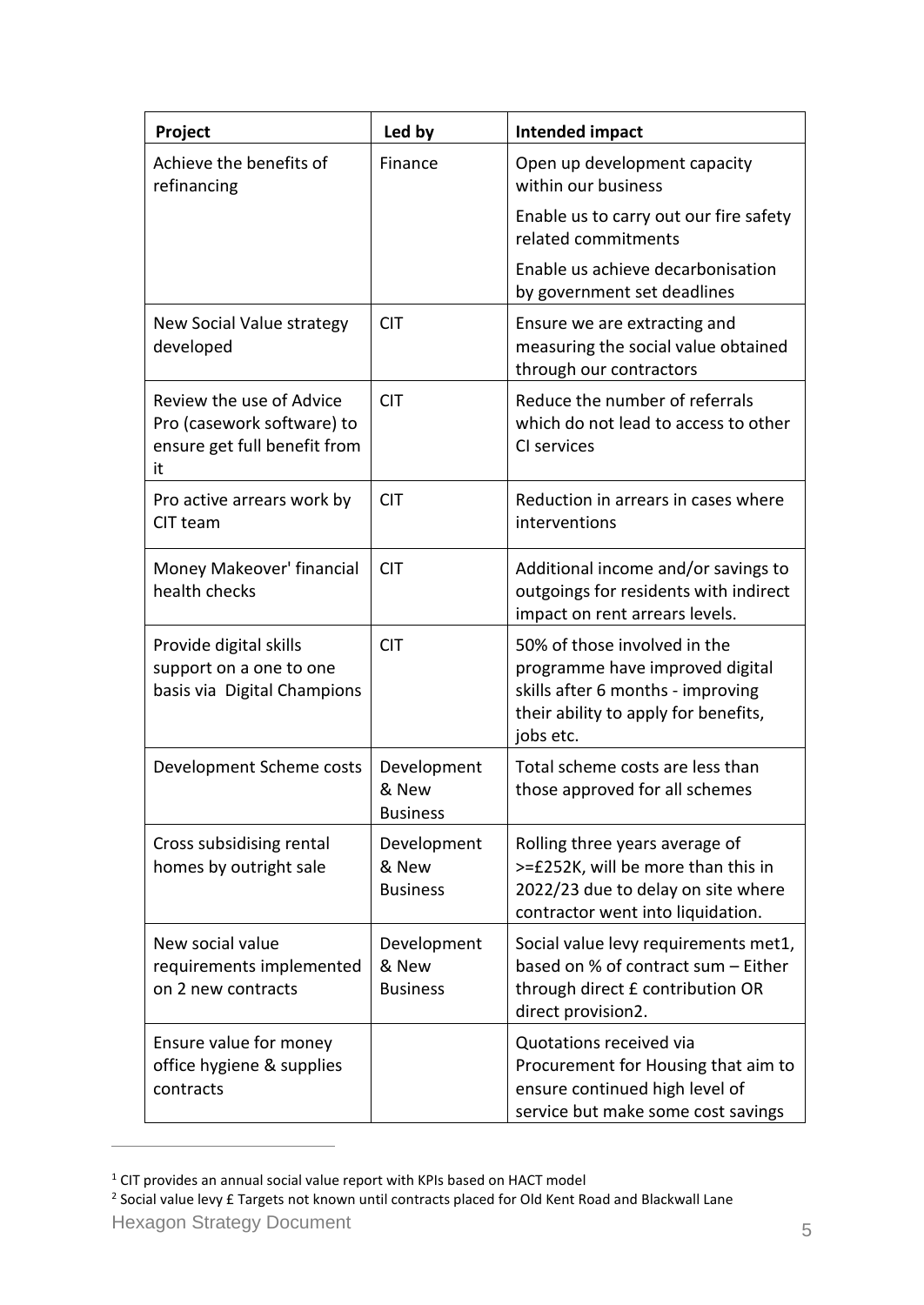| Project                                                                                                                                                                                                                        | Led by                         | Intended impact                                                                                                                                                                                                                                                                                                                                                                                                                                   |
|--------------------------------------------------------------------------------------------------------------------------------------------------------------------------------------------------------------------------------|--------------------------------|---------------------------------------------------------------------------------------------------------------------------------------------------------------------------------------------------------------------------------------------------------------------------------------------------------------------------------------------------------------------------------------------------------------------------------------------------|
| Purchase to Pay software<br>implementation                                                                                                                                                                                     | <b>Business</b><br>Improvement | Decision taken on whether to<br>implement is taken based on<br>whether offering VFM & if agreed<br>system implemented                                                                                                                                                                                                                                                                                                                             |
| Implement the remaining<br>elements of Cx                                                                                                                                                                                      | ΙT                             | Transformation of way we deal with<br>complaints with improved<br>performance and increased<br>customer satisfaction. Service<br>charges produced efficiently with<br>less queries generated.                                                                                                                                                                                                                                                     |
|                                                                                                                                                                                                                                |                                | Contacts within the organisation<br>being monitored to improve<br>customer communication/increase<br>customer satisfaction, voids and<br>lettings - improved process that is<br>clearly visible leading to improved<br>performance and less void loss.                                                                                                                                                                                            |
| <b>Implement Electronic</b><br>Document Management                                                                                                                                                                             | ΙT                             | Make records accessible remotely<br>and reduce space taken up by paper<br>records, reduction in time taken to<br>look through paper files.                                                                                                                                                                                                                                                                                                        |
| Develop resident portal<br>through Cx                                                                                                                                                                                          | ΙT                             | Residents able to completely self<br>service some requests and start<br>others processes remotely at a time<br>that is convenient to them. We<br>should see a reduction in arrears as<br>people are able to access their rent<br>account and have more visibility and<br>take more control over payments<br>etc. With more customers self<br>serving this should free up resources<br>to be targeted to those customers<br>that need our support. |
| Improve performance on<br>void turnaround to meet<br>targets for each void<br>category type as well as<br>void rent loss. This will in<br>part happen through a<br>review of the process and<br>towards the end of the<br>year | Neighbourhood<br>Services      | Reduce time that properties are<br>empty, voids and lettings - improved<br>process that is clearly visible leading<br>to improved performance and less<br>void loss.                                                                                                                                                                                                                                                                              |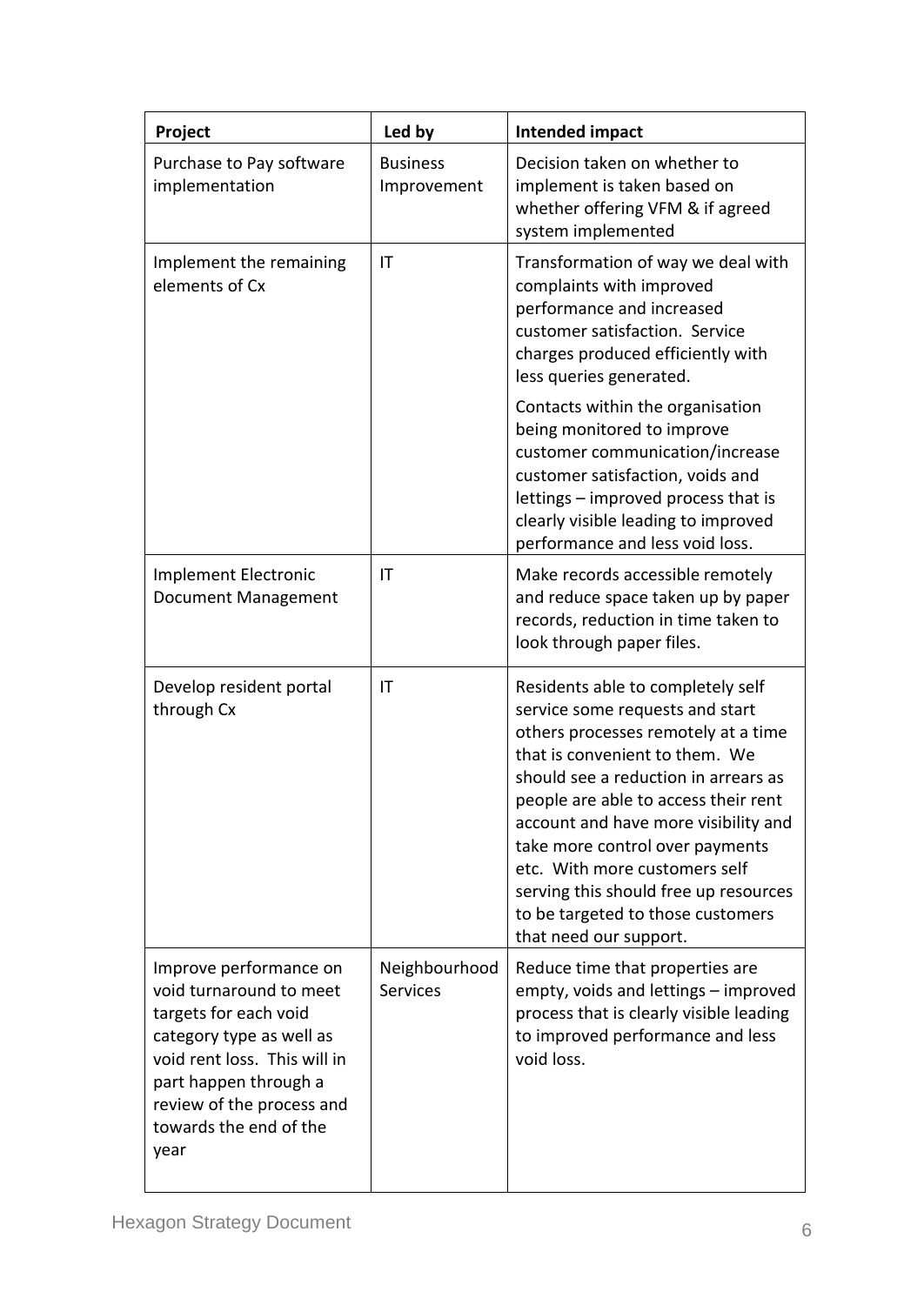| Project                                                                                                                                                                                                                           | Led by                                                       | Intended impact                                                                                                                                                                                                                                                                                                                                                                                        |
|-----------------------------------------------------------------------------------------------------------------------------------------------------------------------------------------------------------------------------------|--------------------------------------------------------------|--------------------------------------------------------------------------------------------------------------------------------------------------------------------------------------------------------------------------------------------------------------------------------------------------------------------------------------------------------------------------------------------------------|
| Improve satisfaction and<br>perceptions of VFM of<br>estate services through re-<br>tendering the grounds<br>maintenance and cleaning<br>contracts                                                                                | Neighbourhood<br><b>Services</b><br>Resident<br>Engagement   | Resident satisfaction increases by 5%<br>from the $21/22$ survey results (xx%)<br>Consider combination of cleaning &<br>grounds maintenance contract to<br>achieve efficiencies in cost and<br>achieve better VFM.                                                                                                                                                                                     |
| <b>Ensure that Supported</b><br>Housing schemes remain<br>viable when LB Southwark<br>removes void loss<br>agreements. There is a 3<br>step plan for this                                                                         | Neighbourhood<br><b>Services</b>                             | Void losses mitigated                                                                                                                                                                                                                                                                                                                                                                                  |
| Manage the risk to revenue<br>with the roll out of<br>Universal Credit, providing<br>appropriate support to<br>affected residents.                                                                                                | Revenue                                                      | Continue to utilise the UC Hub for all<br>case management with new claims<br>for UC. Ensure spreadsheets and<br>data is maintained so risks can be<br>identified in volume and appropriate<br>support can be in place to manage<br>risk to income. Ensure that support<br>is offered at the correct time for<br>residents with this being managed<br>via FI team. Reduction in arrears in<br>this area |
| Listen to our residents to<br>understand their concerns<br>following complaints and<br>surveys to drive up<br>satisfaction and reduce the<br>volume of complaints and<br>to respond efficiently and<br>effectively to complaints. | Customer<br>services                                         | Reduced number of formal<br>complaints at stage 2 & 3.<br>Improved levels of resident<br>satisfaction with complaint handling.<br>Evidence learning from complaints &<br>corrective action                                                                                                                                                                                                             |
| Improved recording of<br>service charge expenditure<br>with budgeting of service<br>charges                                                                                                                                       | Rents & Service<br>Charges<br><b>Business</b><br>Improvement | Rules for charges for all paying<br>services charges are fair, equitable<br>and reflect what is in agreements.<br>Expenditure is audited by R&SC staff<br>quarterly for accuracy of coding.                                                                                                                                                                                                            |
| Continue with small scale<br>energy efficiency<br>improvement works.                                                                                                                                                              | <b>Stock</b><br>Improvement<br>Team                          | Reduction in carbon emissions from<br>our stock and an increase in the<br>average SAP rating.                                                                                                                                                                                                                                                                                                          |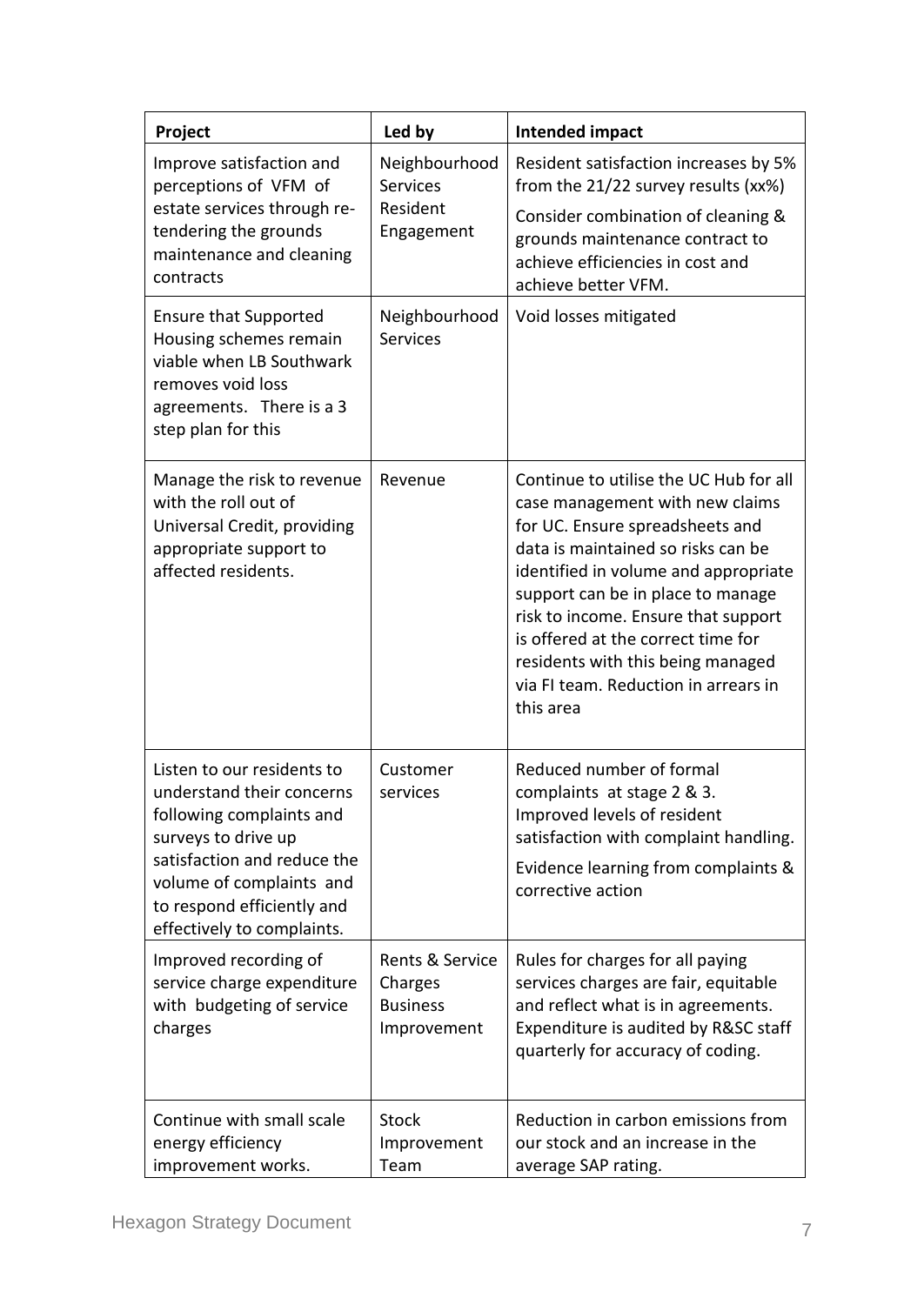| <b>Project</b>                                                                                                             | Led by                                    | <b>Intended impact</b>                                                                                                       |
|----------------------------------------------------------------------------------------------------------------------------|-------------------------------------------|------------------------------------------------------------------------------------------------------------------------------|
| Assess properties that<br>become uneconomical if<br>there is further investment<br>to reach the net zero<br>carbon target  | <b>Strategic Asset</b><br>Manager         | Properties identified and a clear<br>response agreed on next steps to<br>take in line with the asset<br>management strategy. |
| Revisit reasons why<br>Hexagon appear poor on<br>the Return on Capital<br>Employed Measure used in<br>the Sector Scorecard | <b>Business</b><br>Improvement<br>Finance | Provide Preclearance to the Board<br>that our performance is reasonable<br>based on our data                                 |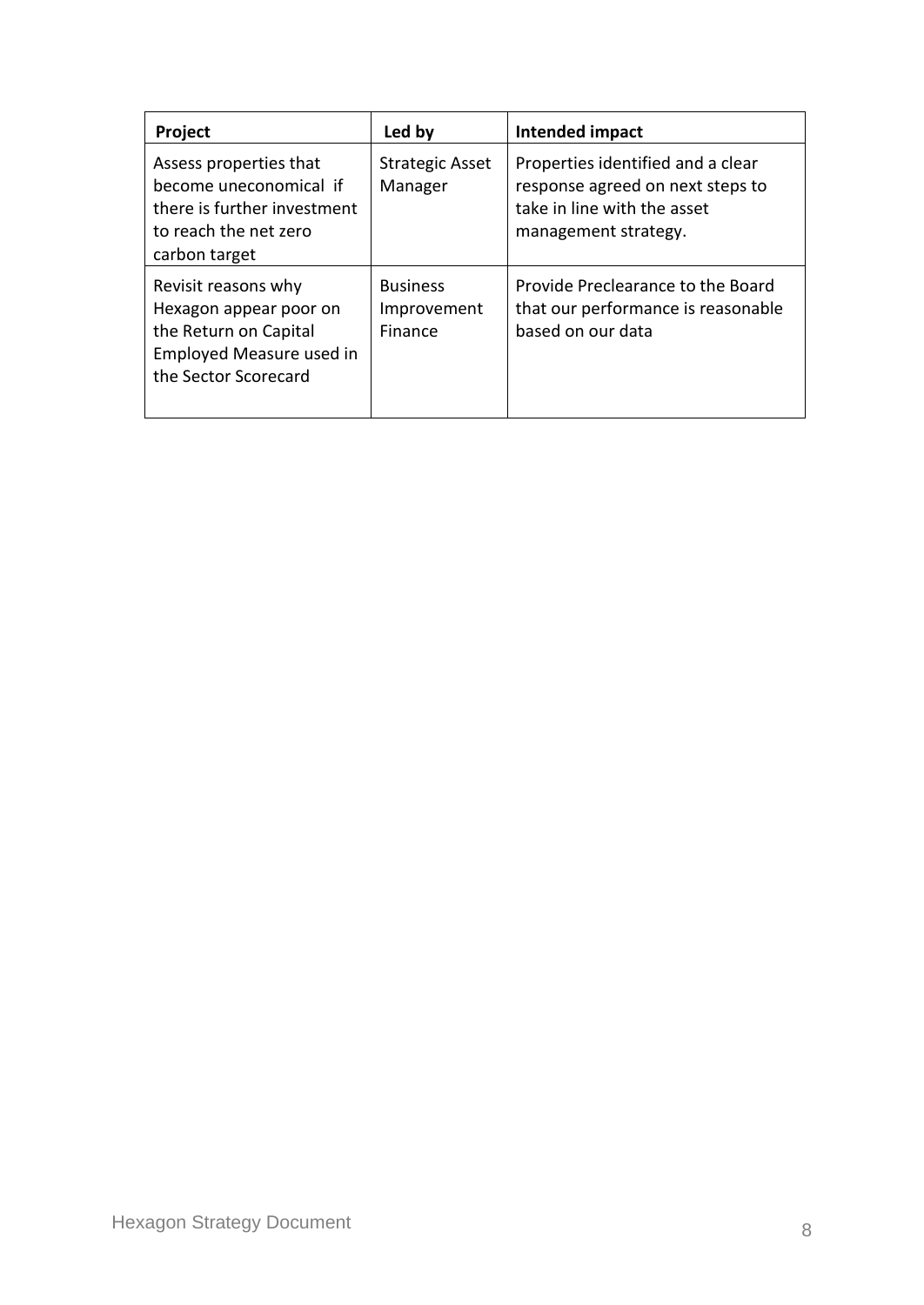#### 6. **How progress will be monitored**

Progress in delivering value for money will be reported in different ways:

| Level                                  | <b>Method</b>                                                                      |
|----------------------------------------|------------------------------------------------------------------------------------|
| <b>Board</b>                           | Annual report on how the budget helps to deliver the<br>targets                    |
| <b>Board</b>                           | Annual report on progress against the financial business<br>plan                   |
| <b>Board</b>                           | Quarterly management accounts and treasury update                                  |
| <b>Board</b>                           | Quarterly performance indicators                                                   |
| Performance<br>Management<br>Committee | Annual analysis of HouseMark, Sector Scorecard and<br>related benchmarking results |
| Directors' Group<br>DG)                | Annual analysis of HouseMark Sector Scorecard and<br>related benchmarking results  |
| DG                                     | Monthly management accounts                                                        |
| DG                                     | Monthly performance indicators                                                     |
| <b>Residents</b>                       | Quarterly performance indicators considered by<br><b>Performance Review Group</b>  |
| <b>Residents</b>                       | Maintenance performance indicators considered by<br><b>Repairs Panel</b>           |

There will be further reporting on progress against this value for money strategy:

| Level            | <b>Method</b>                                                                       | When      |
|------------------|-------------------------------------------------------------------------------------|-----------|
| All stakeholders | Section on VFM outcomes included in the<br>financial statements                     | July      |
| <b>Board</b>     | Annual report on progress against the<br>strategy                                   | September |
| <b>Residents</b> | Annual report to all residents, and a specific<br>VFM section on Hexagon's website. | September |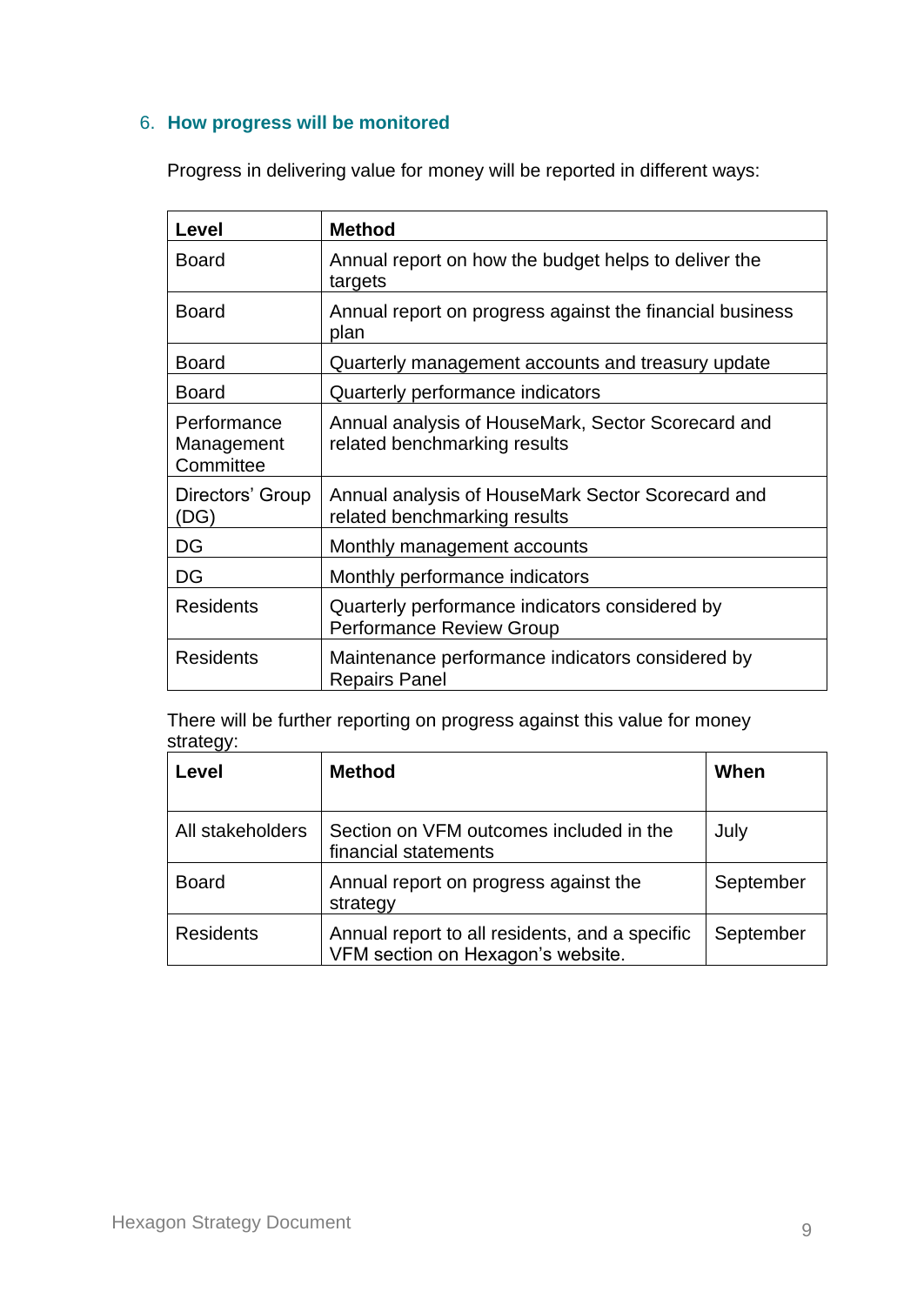#### **Benchmarking results for 2020/21**

The latest HouseMark dashboard (see below) shows how we compared to others in London. The key is

- 1. Better than 75% of our peers
- 2. Better than 50% of our peers
- 3. Better than 25% of our peers
- 4.  $-$  In the worse 25%

The dashboard shows that we are better than 75% of our peers in housing management cost per property and in our overhead costs as a percentage of our turnover. We are better than the median in terms of staff turnover, days to complete repairs and units developed. However, we need to improve in our responsive and voids repairs costs and overall satisfaction with landlord which is one of the lowest in the country. We will analyse these results in full and report back to the Board via the Performance Management Committee in May.